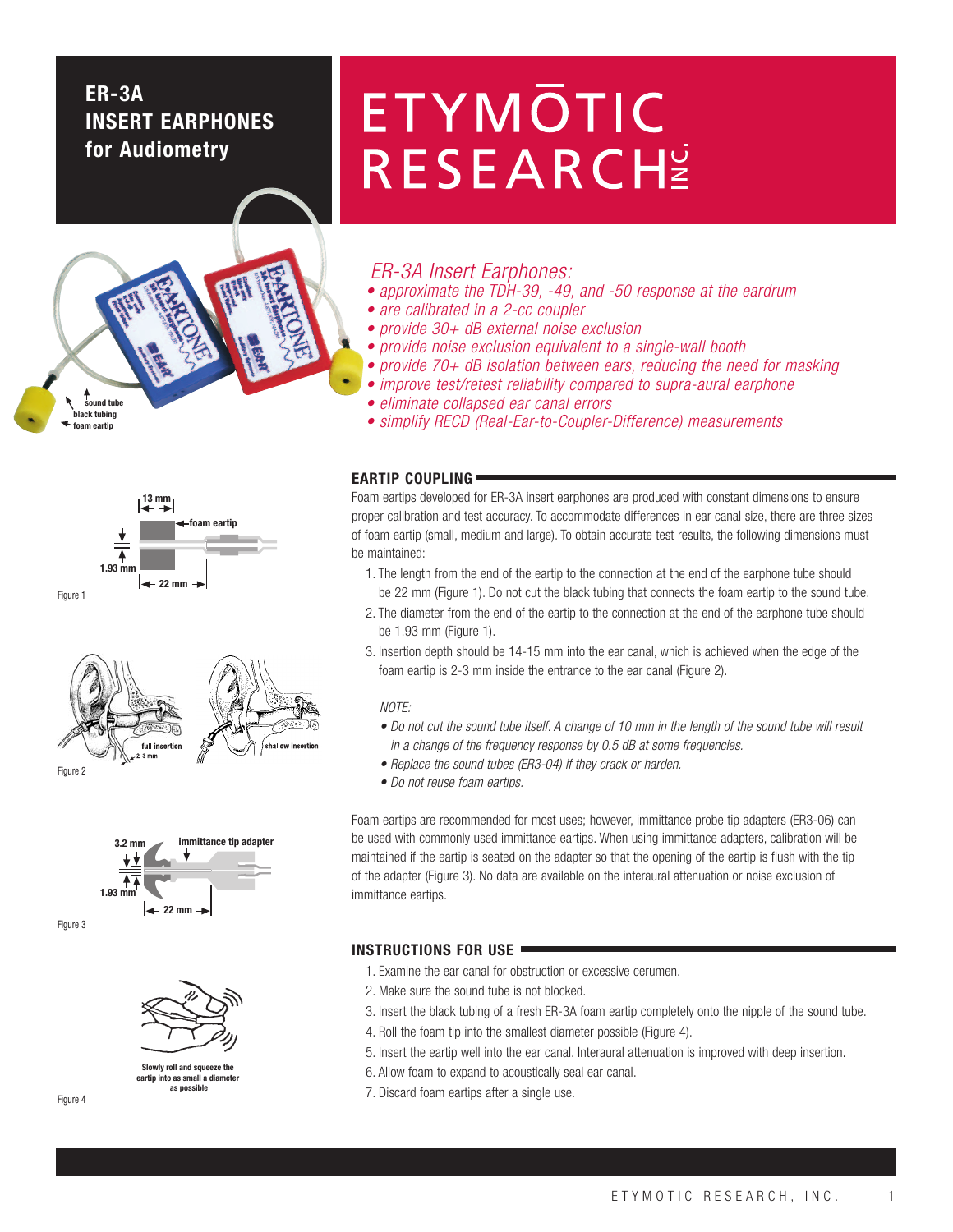# **ER-3A INSERT EARPHONE**

### **ANSI S3.6 AND ISO 389.2 REFERENCE THRESHOLDS** Sound Pressure Levels in dB re. 20µPa

|                | Occluded Ear | HA-2 with         |              |
|----------------|--------------|-------------------|--------------|
| Frequency (Hz) | Simulator    | <b>Rigid Tube</b> | <b>HA-1</b>  |
| 125            | 28.0 (98.0)  | 26.0 (96.0)       | 26.5 (86.5)  |
| 250            | 17.5 (87.5)  | 14.0 (84.0)       | 14.5 (84.5)  |
| 500            | 9.5(79.5)    | 5.5(75.5)         | 6.0(76.0)    |
| 750            | 6.0(76.0)    | 2.0(72.0)         | 2.0(72.0)    |
| 1000           | 5.5(75.5)    | 0.0(70.0)         | 0.0(70.0)    |
| 1500           | 9.5(79.5)    | 2.0(72.0)         | 0.0(70.0)    |
| 2000           | 11.5(81.5)   | 3.0(73.0)         | 2.5(72.5)    |
| 3000           | 13.0 (83.0)  | 3.5(73.5)         | 2.5(72.5)    |
| 4000           | 15.0 (85.0)  | 5.5(75.5)         | 0.0(70.0)    |
| 6000           | 16.0 (86.0)  | 2.0(72.0)         | $-2.5(67.5)$ |
| 8000           | 15.5 (85.5)  | 0.0(70.0)         | $-3.5(66.5)$ |

Table 1











Figure 7



Figure 8

# **CALIBRATION IN A 2CC COUPLER**

Table 1 shows the Reference Equivalent Threshold Sound Pressure Levels (RETSPLs) measured in three couplers. The couplers are:

- 1. An occluded ear simulator as described in ANSI S3.7 and IEC 711 that closely replicates the acoustic properties of the average ear canal and eardrum. ANSI standard 3.6-1996 calls for the HA-2 sound channel to be substituted for the sound channel in the eartip.
- 2. An HA-1 2cc coupler with the ER-3 eartip sealed to the top surface of the coupler.
- 3. An HA-2 2cc coupler with rigid tube. In this case the sound channel of the coupler is substituted for the sound channel in the eartip.

Audiometer calibration is normally performed at a dial setting of 70 dB HL. The calibration targets shown in parentheses next to the RETSPL numbers in Table 1 were obtained by adding 70 dB to each RETSPL number.

# **ER-3A RESPONSE IN THREE COUPLERS**

The numbers in Table 1 were chosen to produce the same calibration regardless of coupler. In other words, an earphone calibrated to 70 dB SPL at 1 kHz in either of the 2cc couplers should produce 75.5 dB SPL at the average eardrum or in an occluded ear simulator.

Figure 5 shows the frequency response of an ER-3 earphone measured in each of three couplers. For the Zwislocki coupler (ear simulator) curve, the ER-3A eartip was sealed directly into the coupler rather than through an HA-2 sound channel as specified in ANSI S3.6-1996. The response measured with the eartip sealed into the coupler is nearly identical to the average eardrum pressure produced by an insert earphone such as the ER-3A (Sachs and Burkhard, 1972). The HA-2 sound channel introduces an extraneous highfrequency boost in the coupler measurement.

# **COMPARISON OF ANSI S3.6 1989 AND ANSI S3.6 1969**

Figures 6 through 8 show the RETSPLs from ANSI S3.6-1989 and ANSI S3.6-1996. The 1996 values were based on only three studies (two European and one US), but were adopted in the U.S. in the interest of international harmony. The 1996 values are, nonetheless, the ones to be used for normal audiometer calibration in order to comply with legal requirements for proper calibration.

For purposes of hearing research, the ANSI S3.6-1989 values should be considered: They were originally based on a compilation of 35 studies from 1928 to 1977 (Killion, 1978), and validated by five threshold studies using the ER-3A insert earphone and summarized by Wilber et al. (1988). The ANSI 1989 ear simulator RETSPL numbers in Figure 8 are the same as the Minimum Audible Pressure at the Eardrum (MAPD) numbers described by Killion (1978).

# **CALIBRATION FOR SPEECH AUDIOMETRY**

Calibration of ER-3A insert earphones for speech is performed by the following method:

- 1. Set a 1 kHz signal at 0 VU through the speech circuit.
- 2. Set the attenuator dial to 60 dB HL.

3. Adjust the speech circuit on the audiometer to measure 72.5 dB in a 2-cc coupler. The ANSI standard specifies that a 1 kHz reference tone level for the speech circuit should be 12.5 dB above a 1 kHz reference test threshold for any earphone. The 1 kHz RETSPL for ER-3A is 0 dB SPL.  $(60 + 0 + 12.5 = 72.5)$ . A range of 69.5 to 75.5 dB meets the  $\pm 3$  dB tolerance allowed in the ANSI standard.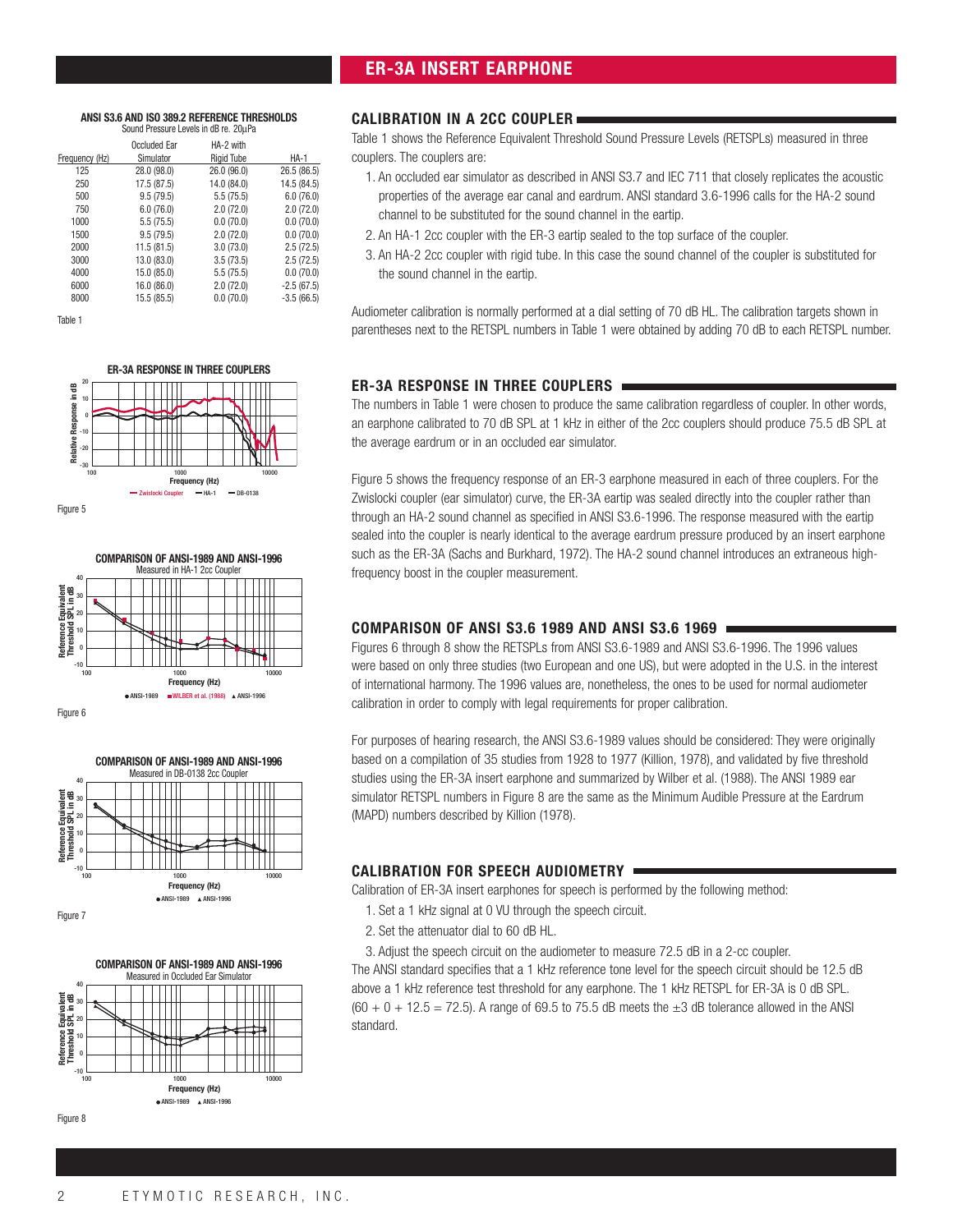# **ER-3A INSERT EARPHONE**



Figure 9

**Real-ear Attenuation in dB**<br>|s|| a|<br>|s|| a|| a|  $\overline{c}$ 30 40  $\overline{5}$ 60

Real-ear Attenuation in dB

Figure 10

0

# **RELIABILITY**

Traditional supra-aural earphones have several limitations. Among them are:

- 1. Poor noise exclusion at low frequencies, which invalidates tests done outside a sound booth.
- 2. Low interaural attenuation.
- 3. Erroneous high-frequency thresholds resulting from collapsed ear canals when using the traditional MX-41AR earphone cushions.

Insert earphones eliminate all three of these problems. Wilber et al. (1988) also found less variability across subjects using insert earphones (Figure 9).

# **EARTIP INSERTION**

The purpose of deeply inserted eartips is to maximize interaural attenuation and noise exclusion, but there is usually less than a 3 dB difference in eardrum pressure (i.e., threshold) between shallow and deeply placed eartips.

# **EXTERNAL NOISE EXCLUSION**

ER-3A insert earphones provide greater than 30 dB exclusion of background noise. As insertion depth increases the amount of attenuation increases. Deeply inserted ER-3A foam eartips can provide noise exclusion equivalent to a single-wall booth. Testing to audiometric zero can be done reliably whenever the SPL of the background noise is less than 45 dBA. Figure 10 shows the attenuation of four audiometric earphones. The ER-3A and ER-5A have significantly greater attenuation than traditional supra-aural earphones and circumaural earphones.

# **INTERAURAL ATTENUATION**

A comparison of the interaural attenuation of a TDH-39 and ER-3A insert earphone is shown in Figure 11. High interaural attenuation values reduce the need for masking air conduction thresholds when using insert earphones. In cases of severe bilateral conductive hearing loss, a masking dilemma (overmasking) occurs when a high level of masking in the non-test ear reaches the opposite (test ear) cochlea via bone conduction and elevates threshold in the test ear. Interaural attenuation is significantly higher with insert earphones, making it possible to use lower masking levels in the non-test ear.

The interaural attenuation of the ER-3A insert earphone increases with insertion depth. Figure 12 illustrates the importance of deep eartip insertion when maximum interaural attenuation is desired.

- **REFERENCES** 1. American National Standards Institute. (1996) Specifications for Audiometers. (ANSI S3.6-1996). New York: ANSI.
- 2. American National Standards Institute. (1999) Maximum Permissible Ambient Noise Levels for Audiometric Test Rooms (ANSI S3.1-1999). New York: ANSI.
- 3. Berger EH, Killion MC (1989) Comparison of the noise attenuation of three audiometric earphones, with additional data on masking near threshold. J. Acoust. Soc. Am., 86 (4): 1392-1403.
- 4. Clemis JD, Ballad WJ, Killion MC (1986) Clinical Use of an Insert Earphone. Annals Otol. Rhinol. Laryngol. 95 (5), 520-524.
- 5. Frank T, Wright DC (1990) Attenuation Provided by Four Different Audiometric Earphone Systems. Ear and Hear 11(1) 70-78.
- 6. Killion MC (1978) Revised estimate of minimum audible pressure: Where is the missing 6 dB? J. Acoust. Soc. Am., 63 (5), 1501-1508.
- 7. Killion MC, Studebaker GA (1978) A-weighted equivalents of permissible ambient noise during audiometric testing. J. Acoust. Soc. Am., 63 (5), 1633-1635.
- 8. Killion MC, Wilber LA, Gudmundsen GI (1985) Insert Earphones for More Interaural Attenuation. Hear Instruments, 36 (2), 34, 36.
- 9. Killion MC, Villchur E (1989) Comments on "Earphones in Audiometry" [Zwislocki et al., J. Acoust. Soc. Am., 83, 1688-1689 (1988)] J. Acoust. Soc. Am., 85 (4), 1775-1778.
- 10. Sachs RM, Burkhard M (1972) Pressure response in ears and couplers. IRPI Rep. 20021 to Knowles Electronics, Franklin Park IL.
- 11. Wilber LA, Kruger B, Killion MC (1988) Reference Thresholds for the ER-3A earphone. J. Acoust. Soc. Am., 83 (2), 669-675.
- 12. Yacullo WS (1999) Clinical Masking in Speech Audiometry: A Simplified Approach. Am. J. Audiol. 8, 106-116.



**Frequency (Hz)**

**EXTERNAL NOISE EXCLUSION OF 3 EARPHONES**

100 1000 10000 TDH-50 + MX-41/AR ER-3A ER-5